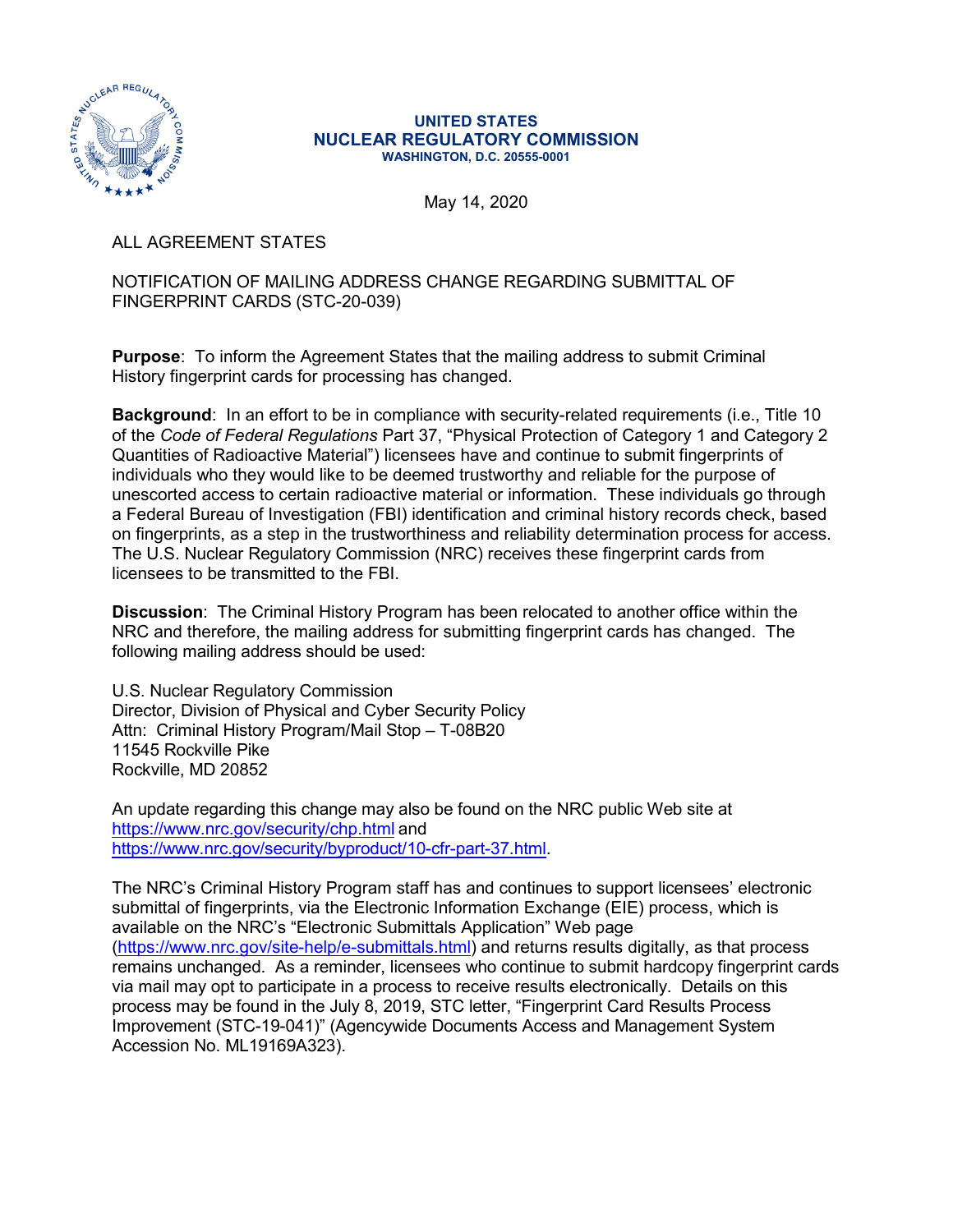An e-mail communication about the mailing address change was sent out to NRC and Agreement State licensees on April 29, 2020, via GovDelivery. Please forward this notification to your applicable licensees to ensure that they received this communication.

If you have any questions regarding this correspondence, please contact me at (301) 415-3340, or the individual listed below:

POINT OF CONTACT: Kim Lukes INTERNET: [Kim.Lukes@nrc.gov](mailto:Kim.Lukes@nrc.gov) (301) 415-6701

Kevin Williams

Digitally signed by Kevin Williams Date: 2020.05.14 07:06:20 -04'00'

 Kevin Williams, Acting Director Division of Materials Safety, Security, State, and Tribal Programs Office of Nuclear Material Safety and Safeguards